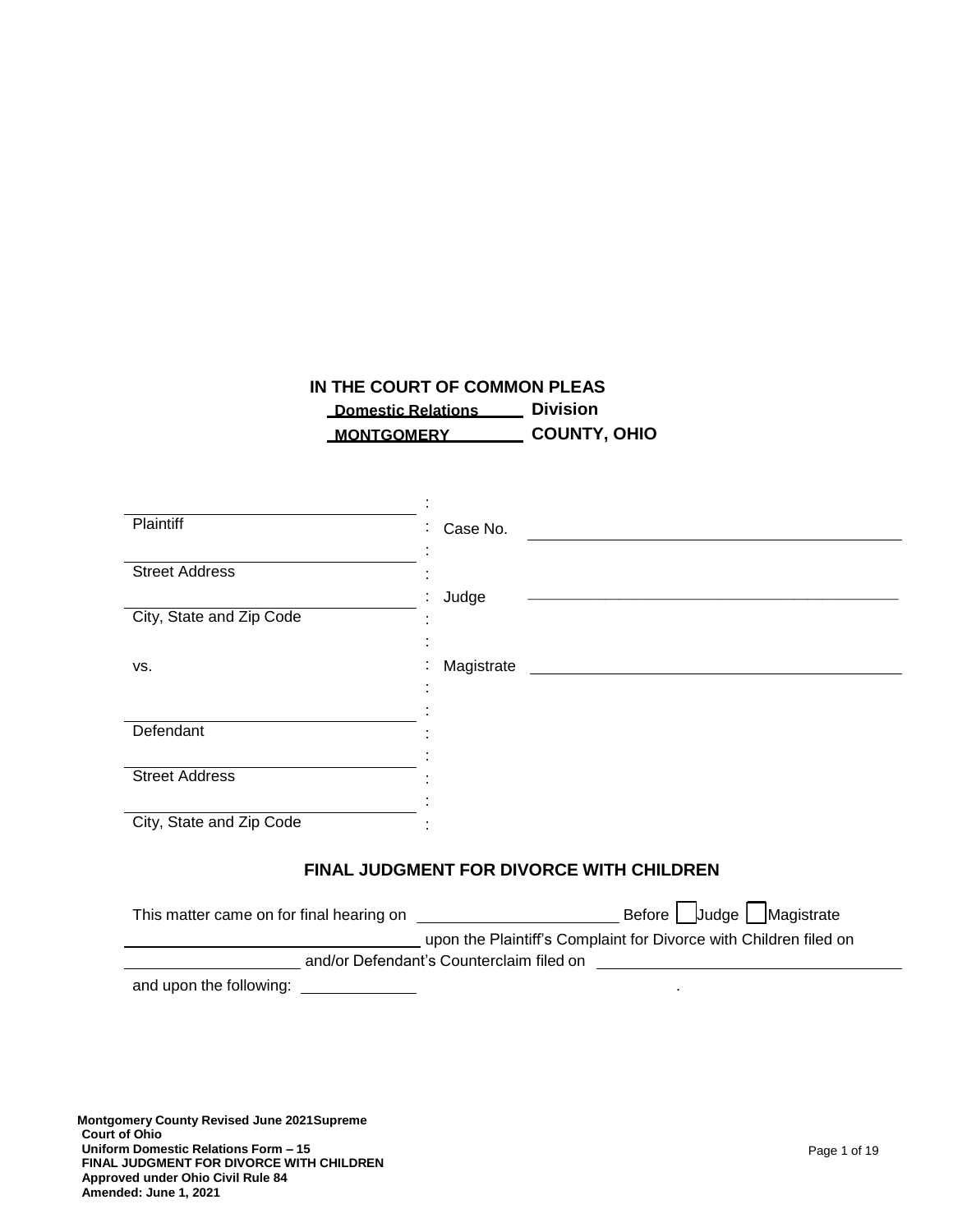# **FINDINGS**

Upon a review of the record, testimony, and evidence presented, the Court makes the following findings:

|    | A. Check all that apply:<br>The Defendant was properly served with summons, copy of the Complaint, and notice of the hearing.<br>The Defendant's waiver of service of summons and Complaint have been filed in this case.<br>The Defendant filed an Answer.<br>The Defendant failed to file an Answer or plead, despite being properly served with summons,<br>copy of the Complaint, and notice of the hearing.<br>The Plaintiff replied to the Defendant's Counterclaim.<br>The Plaintiff failed to reply to the Defendant's Counterclaim.                        |
|----|---------------------------------------------------------------------------------------------------------------------------------------------------------------------------------------------------------------------------------------------------------------------------------------------------------------------------------------------------------------------------------------------------------------------------------------------------------------------------------------------------------------------------------------------------------------------|
|    | B. Present at the hearing were the: $\Box$ Plaintiff, $\Box$ Defendant,<br>appearing as counsel for the Plaintiff.<br>appearing as counsel for the Defendant.                                                                                                                                                                                                                                                                                                                                                                                                       |
| C. | The $\Box$ Plaintiff and/or $\Box$ Defendant was/were a resident(s) of the State of Ohio for at least six<br>months immediately before the Complaint and/or Counterclaim was/were filed.                                                                                                                                                                                                                                                                                                                                                                            |
| D. | At the time the Complaint and/or Counterclaim was/were filed:<br>The Plaintiff was a resident of this county for at least 90 days.<br>The Defendant was a resident of this county.                                                                                                                                                                                                                                                                                                                                                                                  |
| Е. | The Plaintiff and Defendant were married to one another on _____________(date of marriage)<br>city or county, and state). The termination of<br>in.<br>marriage is the date of $\Box$ final hearing or $\Box$ as specified:                                                                                                                                                                                                                                                                                                                                         |
|    | F. Check all that apply regarding child(ren):<br>There is/are no child(ren) expected from this marriage or relationship.(Neither party is pregnant.)<br>There is/are child(ren) expected from this marriage or relationship and the approximate due date<br>(A party is pregnant.)<br>is:<br>There is/are no child(ren) from this marriage or relationship.<br>$\Box$ The parties are parents of __________(number) child(ren) from the marriage or relationship. Of the<br>child(ren), _________(number) is/are emancipated adult(s) and not under any disability. |
|    | The following (number) child(ren) is/are minor child(ren) and/or mentally or physically disabled<br>andincapable of supporting or maintaining themselves (name and date of birth of each child):<br><b>Name of Child</b><br>Date of Birth                                                                                                                                                                                                                                                                                                                           |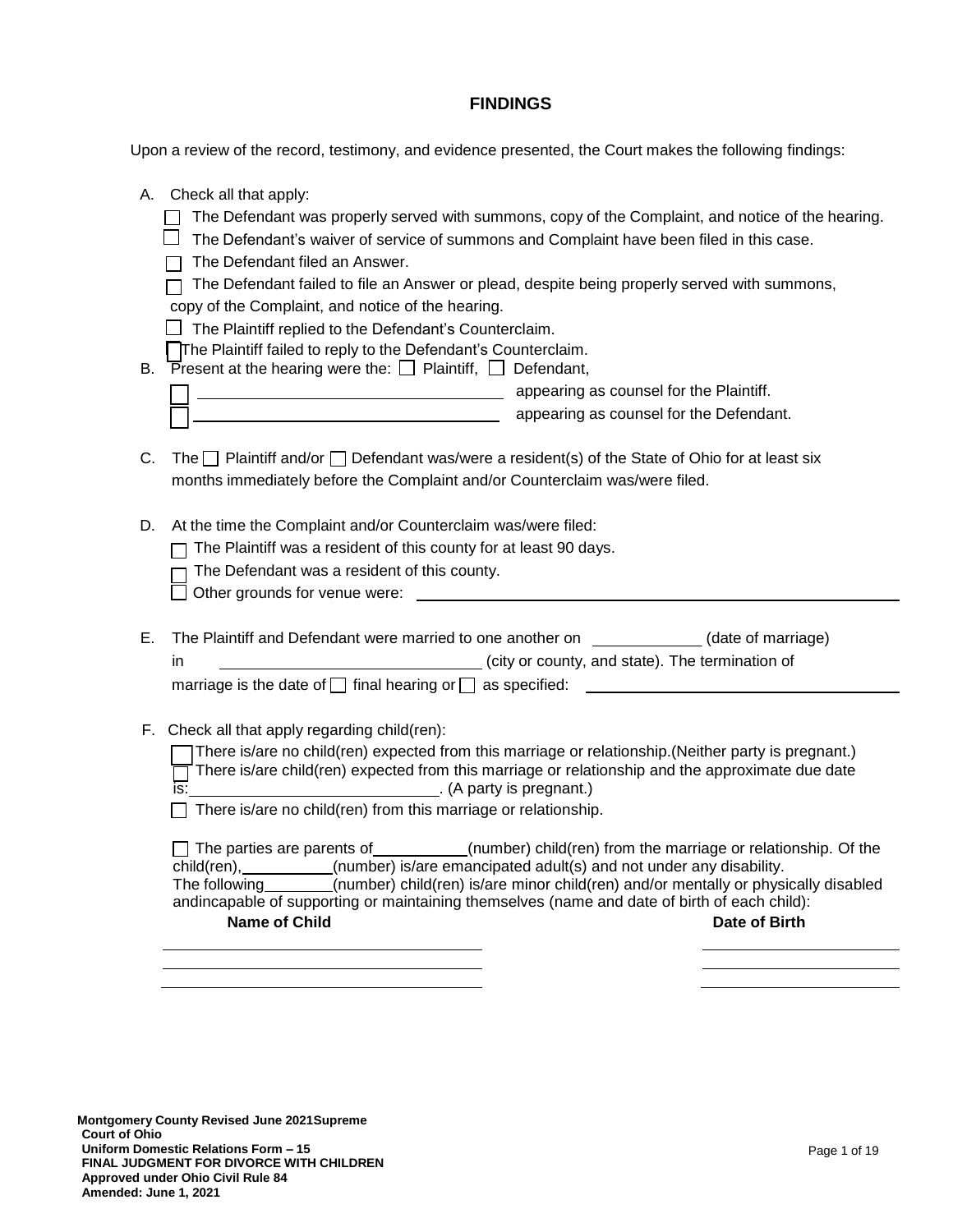$\Box$  The following child(ren) is/are subject to an existing order of parenting or support of another Court or agency:

|    | agency:<br><b>Name of Child</b>                                                                                                                                                                                                                                                                                                                               | Date of Birth | <b>Name of Court or Agency</b> |
|----|---------------------------------------------------------------------------------------------------------------------------------------------------------------------------------------------------------------------------------------------------------------------------------------------------------------------------------------------------------------|---------------|--------------------------------|
|    | Plaintiff is not the parent of the following child(ren) who was/were born during the marriage (name<br>and date of birth of each child):                                                                                                                                                                                                                      |               |                                |
|    |                                                                                                                                                                                                                                                                                                                                                               |               |                                |
|    | Defendant is not the parent of the following child(ren) who was/were born during the marriage (name<br>and date of birth of each child):                                                                                                                                                                                                                      |               |                                |
| G. | The following child(ren) from the marriage or relationship are subject to a custody or parenting order in<br>a different Court proceeding (name of each child and the Court that has issued the custody<br>or parenting order):                                                                                                                               |               |                                |
| Н. | Select one:<br>TNeither the Plaintiff nor Defendant is in the military service of the United States.<br>$\Box$ The $\Box$ Plaintiff and/or $\Box$ Defendant is in the military service of the United States and<br>the service did not impact the ability to defend this action.                                                                              |               |                                |
| L. | The $\Box$ Plaintiff and/or $\Box$ Defendant through testimony have indicated full and complete<br>disclosure to the other of all marital property, separate property, and any other assets, debts,<br>income, or expenses.<br>The Defendant has not filed a response or made an appearance.<br>The Plaintiff has not filed a response or made an appearance. |               |                                |
| J. | The parties that appeared have no knowledge of any other property and debts of any kind<br>in which either party has an interest.                                                                                                                                                                                                                             |               |                                |

K. The parties that appeared have had the opportunity to value and verify all marital property, separate property, and other debts.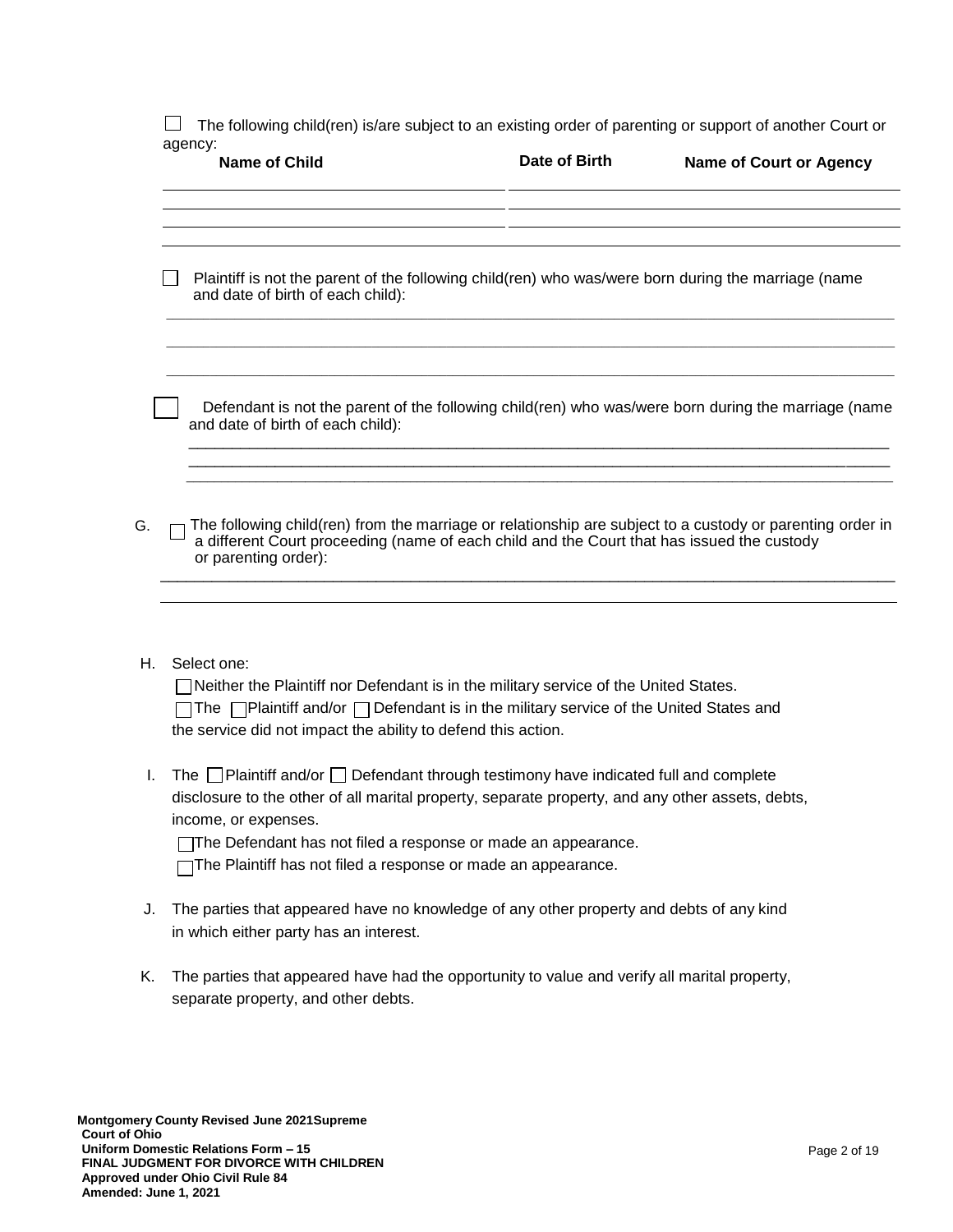| This Court has jurisdiction and proper venue to determine all of the issues raised by the |
|-------------------------------------------------------------------------------------------|
| pleadings and motions.                                                                    |

M. Select one:

A Magistrate's Decision was filed on:

No objections were filed. The Court approves the terms contained in the Decision and finds the terms are fair and equitable.

All objections were ruled upon by a separate entry.

The parties have presented the Court with a written Separation Agreement or have read into the record a settlement of all issues, which the Court finds to be a fair and equitable division of property and debts and an appropriate resolution of all issues, knowingly and voluntarily entered into by the parties.

The Court has made a fair and equitable division of property and debts and an appropriate resolution of all issues of the parties after review and consideration of all evidence presented. □ Other:

N. The divorce is granted on the following ground(s) (check all that apply):

The Plaintiff and Defendant are incompatible.

 $\Box$ The Plaintiff and Defendant have lived separate and apart without cohabitation and without interruption for one year.

 $\Box$  The Defendant or  $\Box$  Plaintiff had a Spouse living at the time of the marriage.

 $\Box$ The Defendant or  $\Box$  Plaintiff has been willfully absent for one year.

 $\Box$  The Defendant or  $\Box$  Plaintiff is guilty of adultery.

 $\Box$ The Defendant or  $\Box$  Plaintiff is guilty of extreme cruelty.

 $\Box$ The Defendant or  $\Box$  Plaintiff is guilty of fraudulent contract.

 $\Box$ The Defendant or  $\Box$  Plaintiff is guilty of gross neglect of duty.

 $\Box$ The Defendant or  $\Box$  Plaintiff is guilty of habitual drunkenness.

| <b>The Defendant or □ Plaintiff was imprisoned in a state or federal correctional institution at the</b> |  |
|----------------------------------------------------------------------------------------------------------|--|
| time the Complaint was filed.                                                                            |  |

The Defendant or  $\Box$  Plaintiff procured a divorce outside this state by virtue of which she or he has been released from the obligations of the marriage, while those obligations remain binding on the  $\Box$  Plaintiff or  $\Box$  Defendant.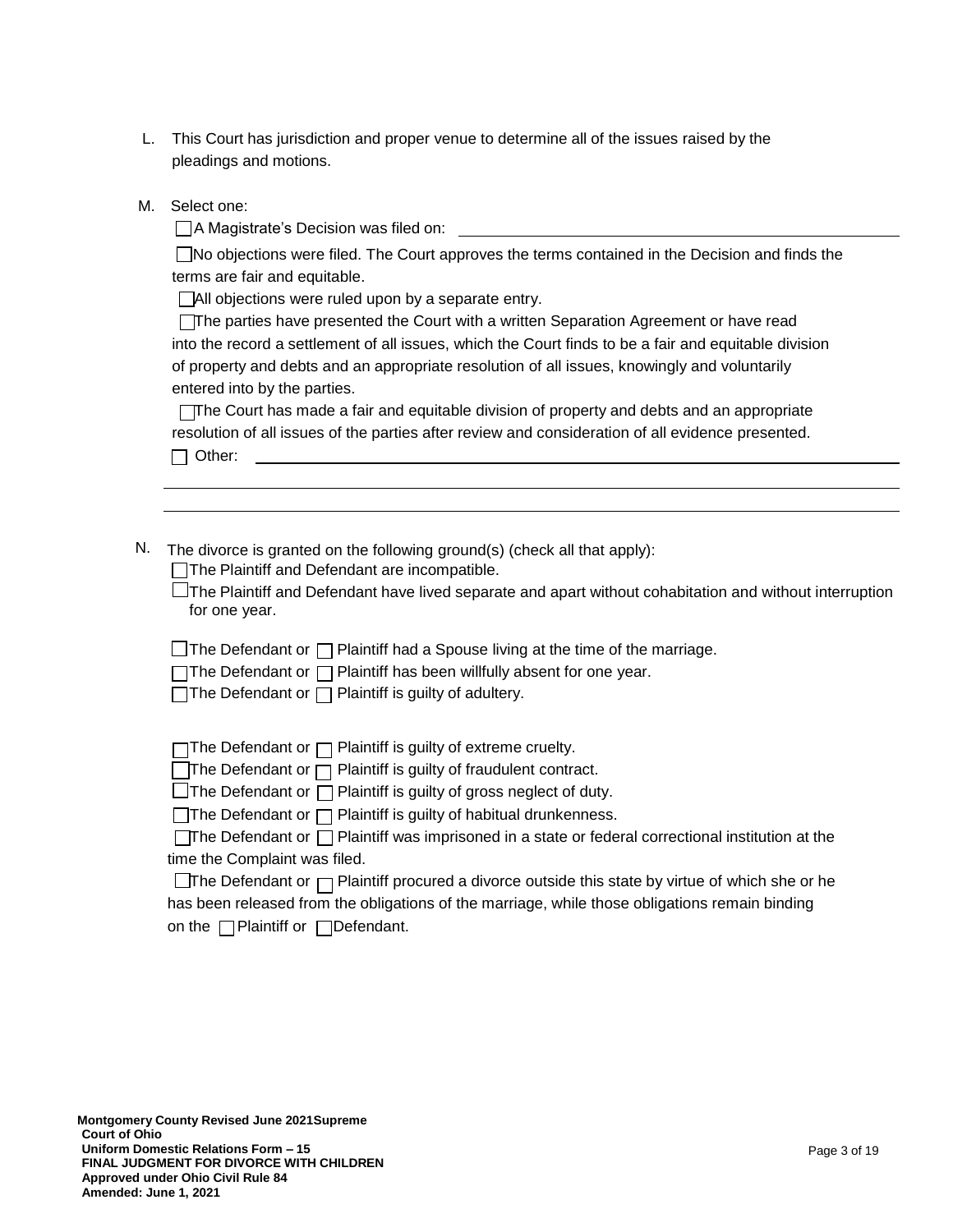### **JUDGMENT**

Based upon the findings set out above, it is, therefore, **ORDERED, ADJUDGED, and DECREED** that:

### **FIRST: DIVORCE GRANTED**

A divorce is granted, and both parties shall be released from the obligations of their marriage except for those obligations listed below or as set out in the attached  $\Box$  Separation Agreement

 $\Box$  Shared Parenting Plan  $\Box$  Parenting Plan  $\Box$  Magistrate's Decision and/or

 $\Box$  Other

which is incorporated in this entry.

### **SECOND: PROPERTY**

The parties' property shall be divided as follows:

A. The Plaintiff shall have the following **REAL ESTATE**, free and clear from all claims of the Defendant, subject to any indebtedness which the Plaintiff shall pay and from which the Plaintiff shall hold the Defendant harmless: \_

\_\_\_\_\_\_\_\_\_\_\_\_\_\_\_\_\_\_\_\_\_\_\_\_\_\_\_\_\_\_\_\_\_\_\_\_\_\_\_\_\_\_\_\_\_\_\_\_\_\_\_\_\_\_\_\_\_\_\_\_\_\_\_\_\_\_\_\_\_\_\_\_\_\_\_\_\_\_\_\_\_\_\_\_ \_\_\_\_\_\_\_\_\_\_\_\_\_\_\_\_\_\_\_\_\_\_\_\_\_\_\_\_\_\_\_\_\_\_\_\_\_\_\_\_\_\_\_\_\_\_\_\_\_\_\_\_\_\_\_\_\_\_\_\_\_\_\_\_\_\_\_\_\_\_\_\_\_\_\_\_\_\_\_\_\_\_\_\_ \_\_\_\_\_\_\_\_\_\_\_\_\_\_\_\_\_\_\_\_\_\_\_\_\_\_\_\_\_\_\_\_\_\_\_\_\_\_\_\_\_\_\_\_\_\_\_\_\_\_\_\_\_\_\_\_\_\_\_\_\_\_\_\_\_\_\_\_\_\_\_\_\_\_\_\_\_\_\_\_\_\_\_\_

- B. The Defendant shall have the following **REAL ESTATE**, free and clear from all claims of the Plaintiff, subject to any indebtedness which the Defendant shall pay and from which the Defendant shall hold the Plaintiff harmless:
- C. The Plaintiff shall have the following **AUTOMOBILES**, free and clear from all claims of the Defendant, subject to any indebtedness which the Plaintiff shall pay and from which the Plaintiff shall hold the Defendant harmless:
- D. The Defendant shall have the following **AUTOMOBILES**, free and clear from all claims of the Plaintiff, subject to any indebtedness which the Defendant shall pay and from which the Defendant shall hold the Plaintiff harmless: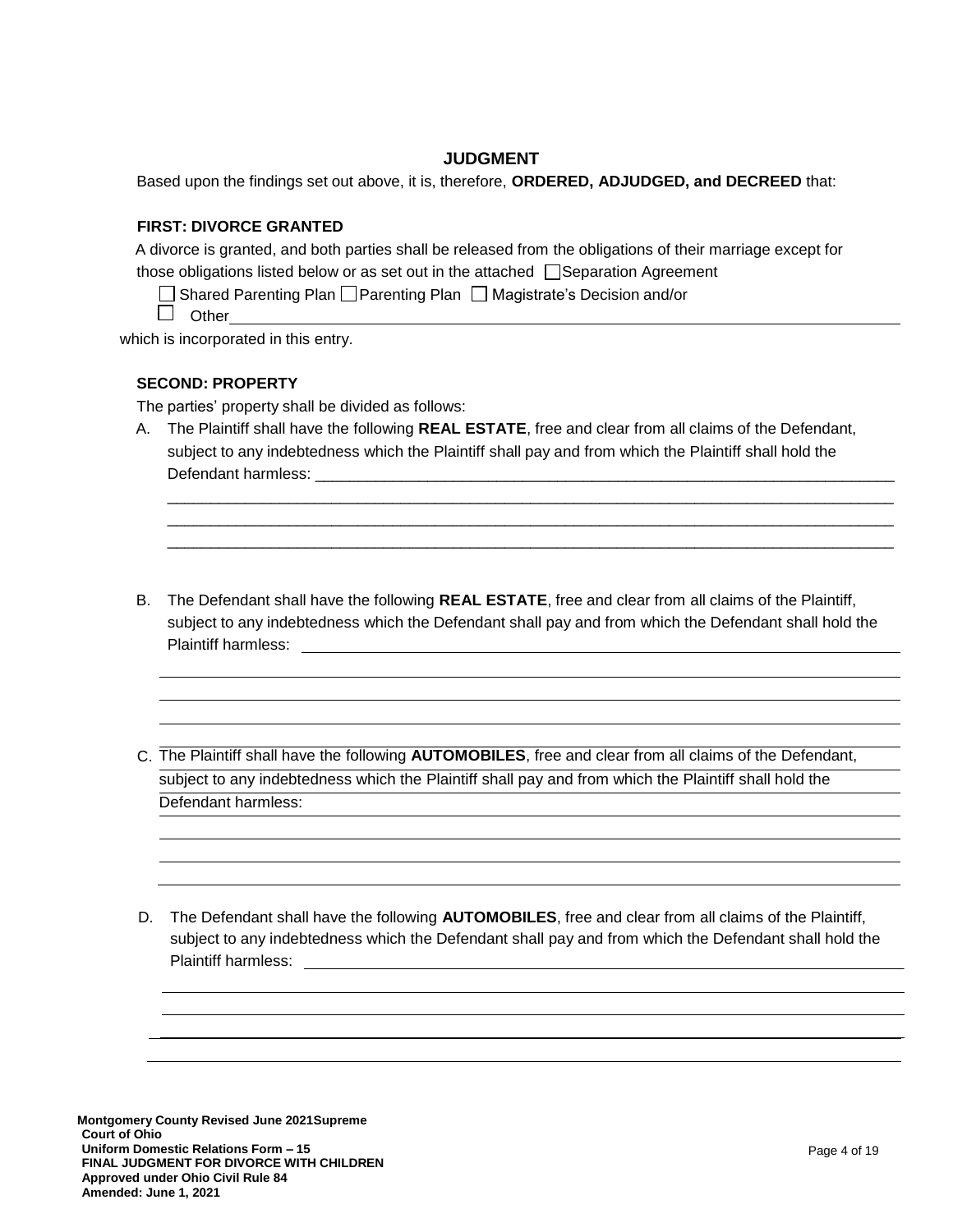- E. The Plaintiff shall have the following **BANK ACCOUNTS**, free and clear from all claims of the Defendant:
- F. The Defendant shall have the following **BANK ACCOUNTS**, free and clear from all claims of the Plaintiff:
- G. The Plaintiff shall have the following **RETIREMENT ACCOUNTS**, free and clear from all claims of the Defendant:
- H. The Defendant shall have the following **RETIREMENT ACCOUNTS**, free and clear from all claims of the Plaintiff:
- I. The Plaintiff shall have the following **INVESTMENT ACCOUNTS**, free and clear from all claims of the Defendant:
- J. The Defendant shall have the following **INVESTMENT ACCOUNTS**, free and clear from all claims of the Plaintiff: \_\_\_\_\_\_\_\_\_\_
- K. The Plaintiff shall have the following **HOUSEHOLD GOODS AND FURNISHINGS**, free and clear from all claims of the Defendant:
- L. The Defendant shall have the following **HOUSEHOLD GOODS AND FURNISHINGS**, free and clear from all claims of the Plaintiff: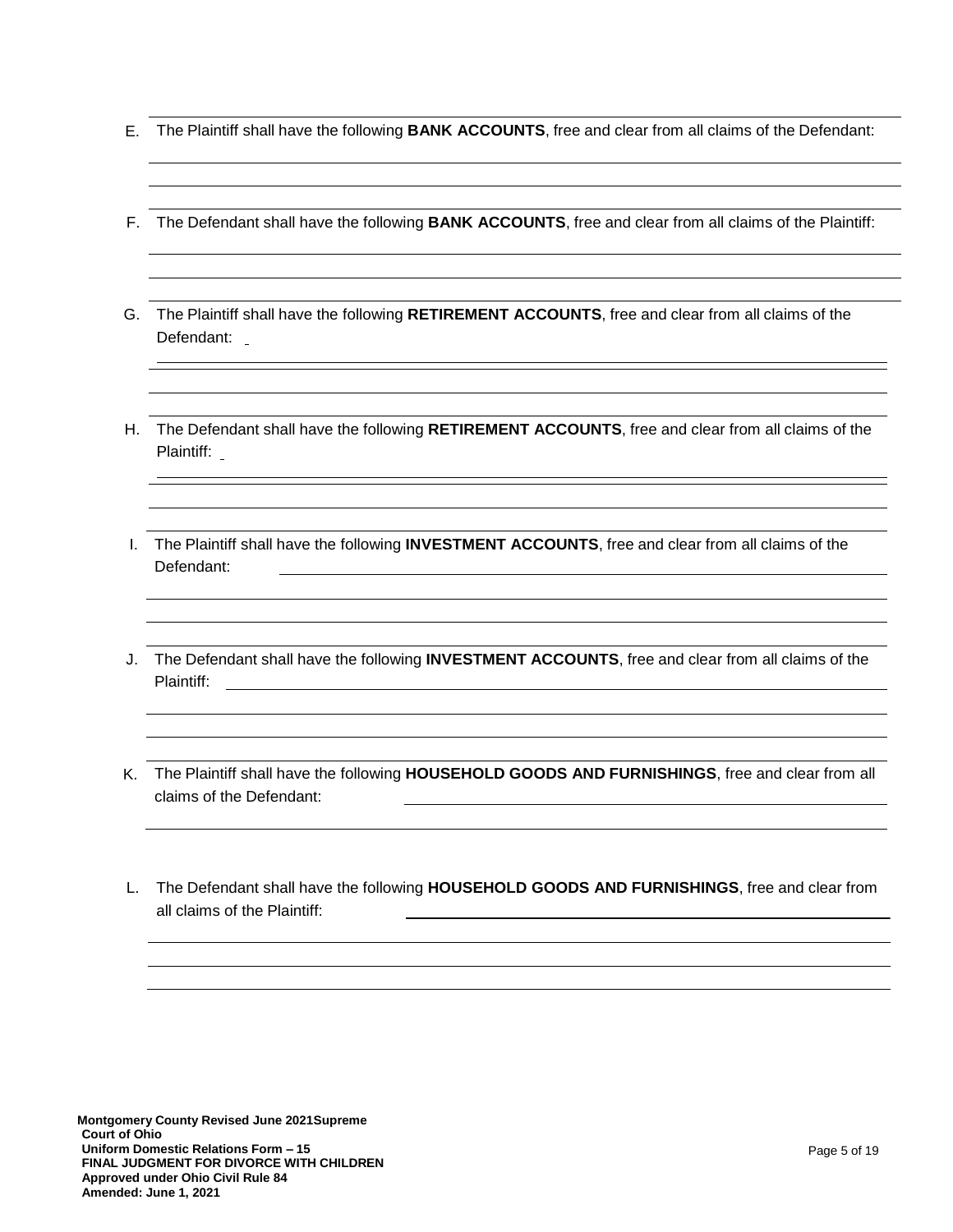- M. The Plaintiff shall have the following **PERSONAL PROPERTY**, free and clear from all claims of the Defendant:
- N. The Defendant shall have the following **PERSONAL PROPERTY**, free and clear from all claims of the Plaintiff:
- O. Within 30 days, the parties will take all necessary steps to transfer legal title and possession of property and take appropriate actions to implement and effectuate the division of pensions and retirements.
- P. Other orders regarding transfers of property:

### **THIRD: DEBT**

The Plaintiff and Defendant's debts shall be divided as follows.

A. The Plaintiff shall pay the following debts and shall hold the Defendant harmless from all claims:

B. The Defendant shall pay the following debts and shall hold the Plaintiff harmless from all claims: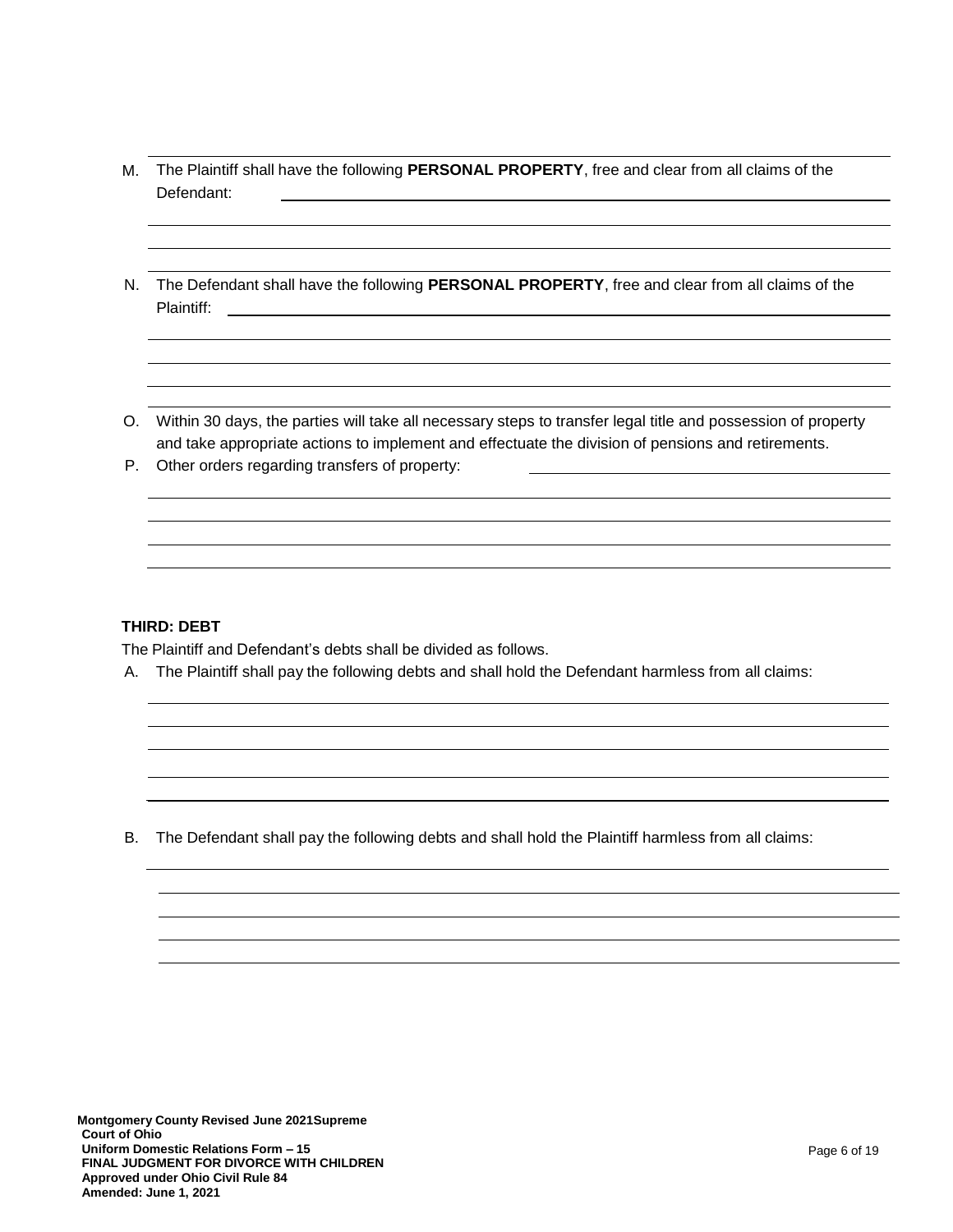C. Bankruptcy (select one):

 $\Box$  The Court will retain jurisdiction to enforce payment of debt obligations, in the event a party files bankruptcy, including, but not limited to, the ability to determine the debt assigned is in the nature of maintenance, necessity or support and is therefore nondischargeable in bankruptcy, and/or making a future spousal support order, regardless of the spousal support order set forth below under **FOURTH: SPOUSAL SUPPORT**.

 $\Box$  Nothing in this order shall prevent the  $\Box$  Plaintiff and/or  $\Box$  Defendant from being fully discharged from the debts allocated in this order in a bankruptcy proceeding except for any orders expressly for spousal support and the following debts:

Neither party shall incur liabilities against the other party in the future.

### **FOURTH: SPOUSAL SUPPORT**

A. Spousal Support Not Awarded

 $\Box$  Neither the Plaintiff nor Defendant shall pay spousal support to the other. The Court shall not retain jurisdiction, except as set forth above under **THIRD: DEBTS**.

| <b>B.</b> Spousal Support Awarded                                                                        |
|----------------------------------------------------------------------------------------------------------|
| The $\Box$ Plaintiff $\Box$ Defendant shall pay spousal support to the $\Box$ Plaintiff $\Box$ Defendant |
| in the amount of \$<br>per month plus 2% processing charge                                               |
| day of the month.                                                                                        |
| This spousal support shall continue $\Box$ indefinitely $\Box$ for a period of                           |

 $\Box$  The Court shall not retain jurisdiction to modify spousal support.

| $\Box$ The Court shall retain jurisdiction to modify the $\Box$ amount $\Box$ duration of the spousal support |  |  |
|---------------------------------------------------------------------------------------------------------------|--|--|
| order.                                                                                                        |  |  |

C. Termination of Spousal Support

This spousal support shall terminate sooner than the above stated date upon the Plaintiff's or the Defendant's death or in the event of the following (check all that apply):

- $\Box$  The cohabitation of the person receiving support in a relationship comparable to marriage.
- $\Box$  The remarriage of the person receiving support.
- $\Box$  Other (specify):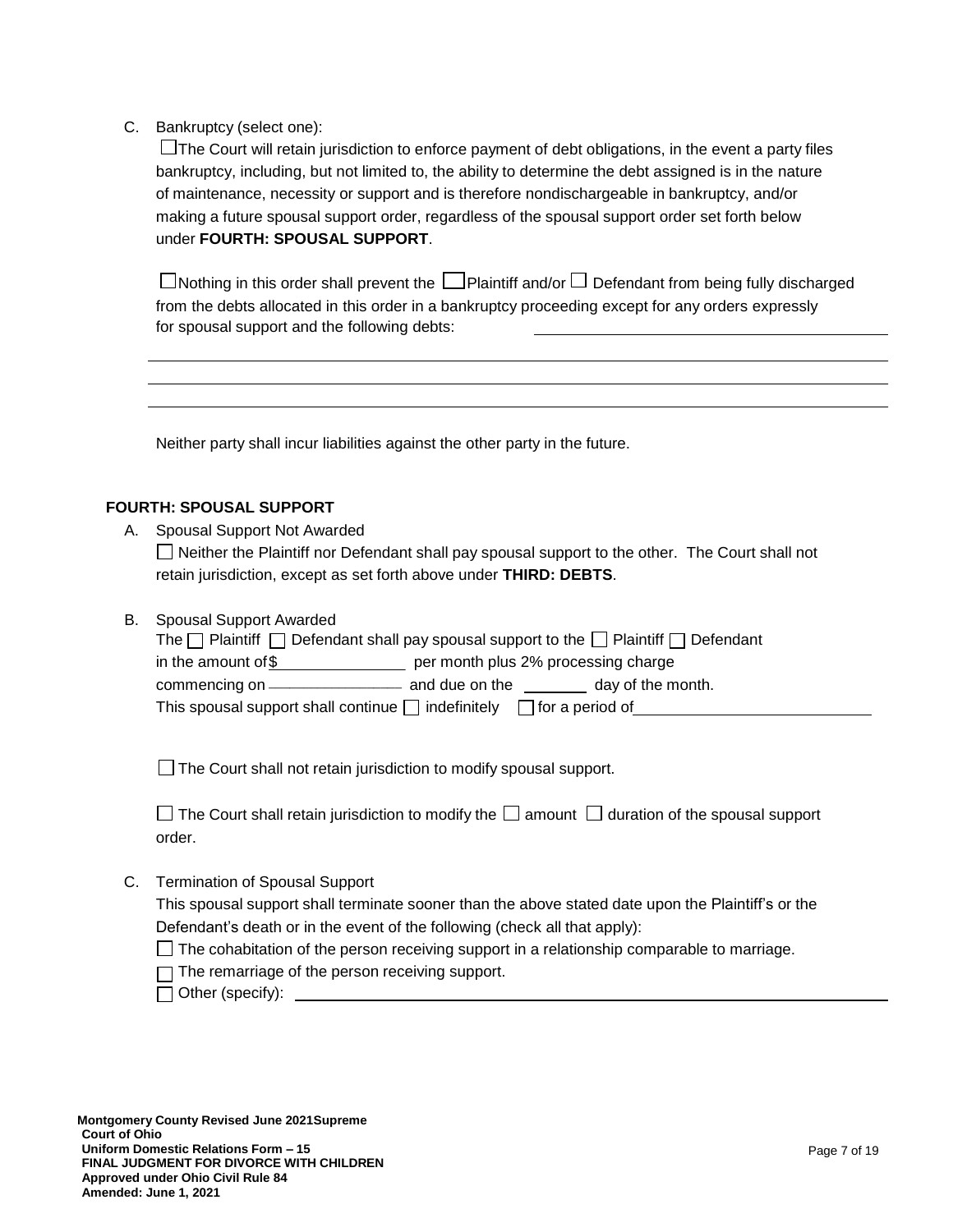| D. | Method of Payment of Spousal Support: |
|----|---------------------------------------|
|    |                                       |

 $\Box$  The spousal support payment, plus 2% processing charge, shall be made to the Ohio Child Support Payment Central, P. O. Box 182372, Columbus, Ohio 43218-2372, as administered through the County Child Support Enforcement Agency by income withholding

at the party's place of employment.

### E. **Deductibility of Spousal Support for All Tax Purposes (select one):**

 $\Box$  The spousal support paid shall be deducted from income of the person paying the support and included by the person receiving the support.

The spousal support paid shall be included in income of the person paying the support.

- F. Other orders regarding spousal support (specify):
- G. Arrearage

 $\Box$  Any temporary spousal support arrearage will survive this judgment entry.

- $\Box$  Any temporary spousal support arrearage will not survive this judgment entry.
- $\Box$  Other:

### **FIFTH: NAME**

**is restored to the prior name of:**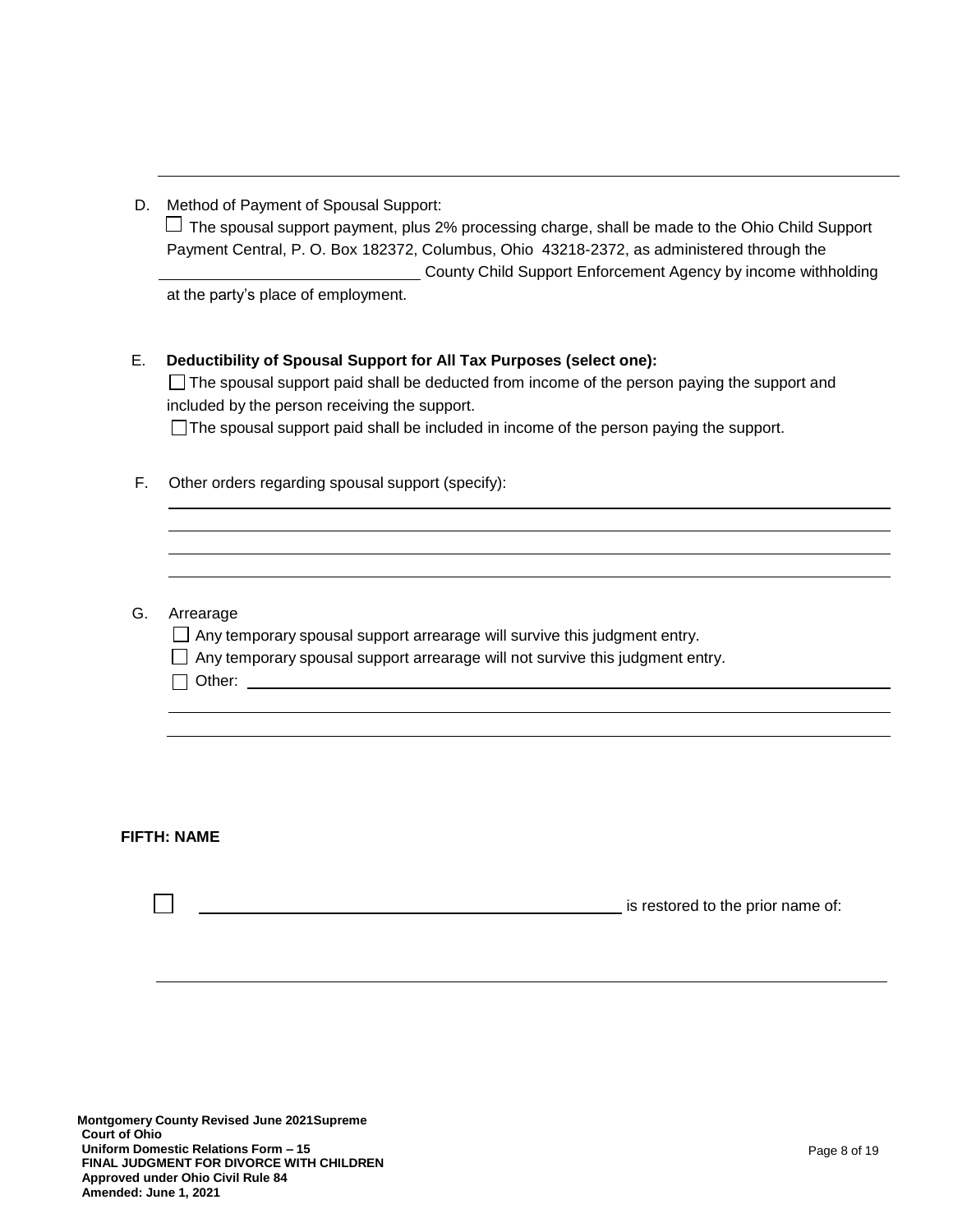### **SIXTH: ALLOCATION OF PARENTAL RIGHTS AND RESPONSIBILITIES**

| А. | Parental rights and responsibilities shall be allocated as follows:                                                                                           |
|----|---------------------------------------------------------------------------------------------------------------------------------------------------------------|
|    | Plaintiff shall be the residential parent and legal custodian of the following minor child(ren):                                                              |
|    |                                                                                                                                                               |
|    |                                                                                                                                                               |
|    |                                                                                                                                                               |
|    |                                                                                                                                                               |
|    | Defendant shall be the residential parent and legal custodian of the following minor child(ren):                                                              |
|    |                                                                                                                                                               |
|    |                                                                                                                                                               |
|    | Defendant shall have parenting time with the minor child(ren) who is/are not residing<br>Plaintiff $\Box$<br>with him/her according to the attached schedule. |
|    | □ The parents have entered into a Shared Parenting Plan or Parenting Plan which has been filed<br>with the Court and is adopted by the Court.                 |
|    |                                                                                                                                                               |
|    |                                                                                                                                                               |
|    |                                                                                                                                                               |
| B. | <b>Relocation Notice</b>                                                                                                                                      |
|    | Pursuant to section 3109.051(G) of the Revised Code:                                                                                                          |
|    | If the residential parent intends to move to a residence other than the residence specified in the                                                            |
|    |                                                                                                                                                               |

court order, the parent shall file a notice of intent to relocate with this Court. Except as provided in divisions (G)(2), (3), and (4) of section 3109.051 of the Revised Code, the Court shall send a copy of the notice to the parent who is not the residential parent. Upon receipt of the notice, the Court, on its own motion or the motion of the parent who is not the residential parent, may schedule a hearing with notice to both parents to determine whether it is in the best interests of the child(ren) to revise the parenting time schedule for the child(ren).

The obligation under this notice applies to both parents in a Shared Parenting Plan.

The non-residential parent shall inform the Court and other parent in writing of changes in

address and telephone, including cellular telephone number, unless otherwise provided by court order.

 $\square$  The residential parent shall inform the Court and other parent in writing of changes in address and telephone, including cellular telephone number, unless otherwise provided by court order.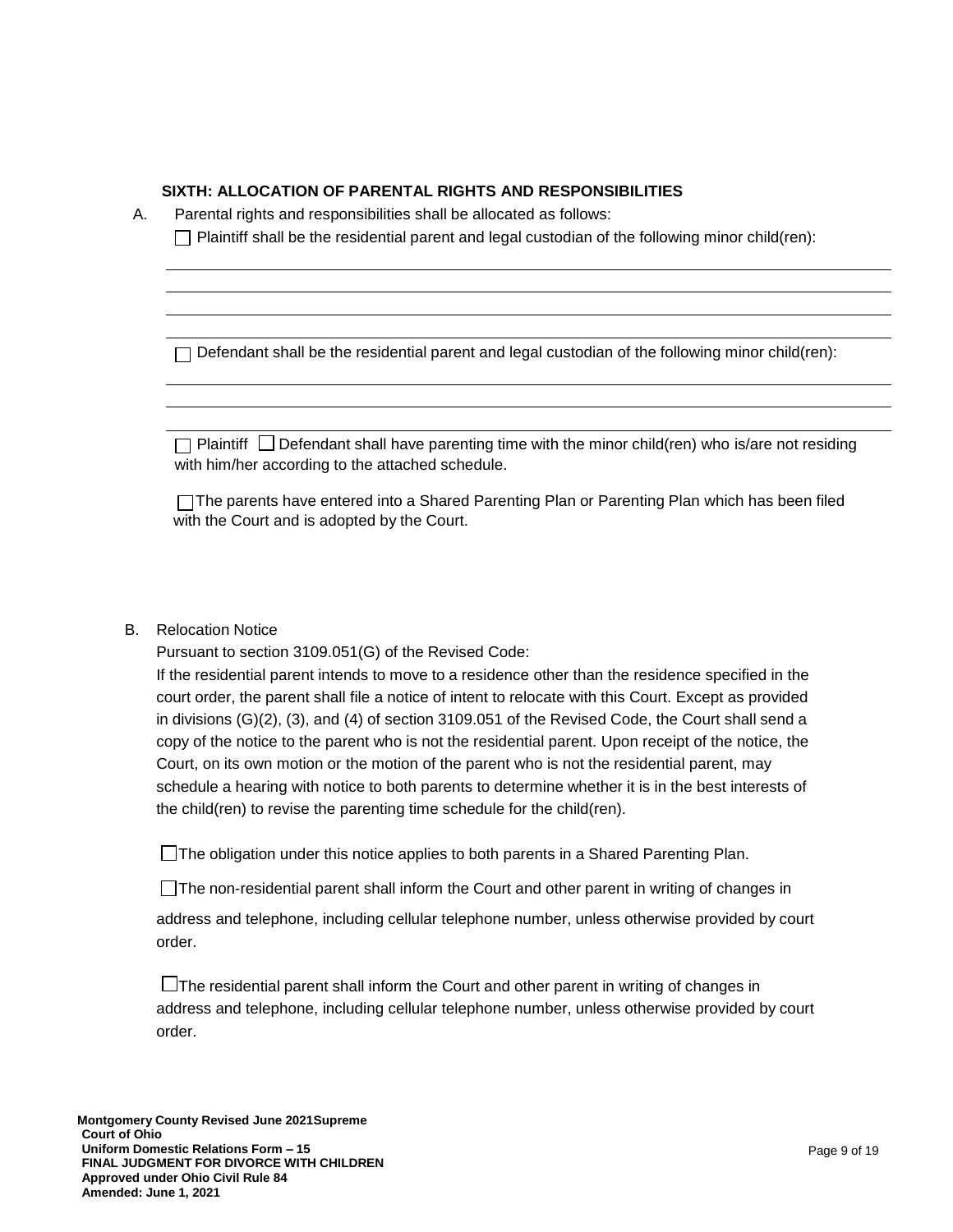The relocation notice must be filed with the Court that granted the divorce and allocated parental rights and responsibilities (print name and address of Court):

Other orders:

C. Records Access Notice

Pursuant to sections 3109.051(H) and 3319.321(B)(5)(a) of the Revised Code: Subject to sections 3125.16 and 3319.321(F) of the Revised Code, the parent who is not the residential parent is entitled to access to any record that is related to the child(ren), and to which the residential parent is legally provided access under the same terms and conditions as the residential parent. Any keeper of a record who knowingly fails to comply with any record access order is in contempt of court.

Restrictions or limitations:

□ None

 $\Box$  Restrictions or limitations to non-residential parents regarding records access are as follows:

### D. Day Care Access Notice

Pursuant to section 3109.051(I) of the Revised Code:

In accordance with section 5104.11 of the Revised Code, the parent who is not the residential parent is entitled to access to any day care center that is or will be attended by the child(ren) with whom parenting time is granted, to the same extent that the residential parent is granted access to the center.

Restrictions or limitations:

None

 $\Box$ Restrictions or limitations to non-residential parents regarding day care access are as follows: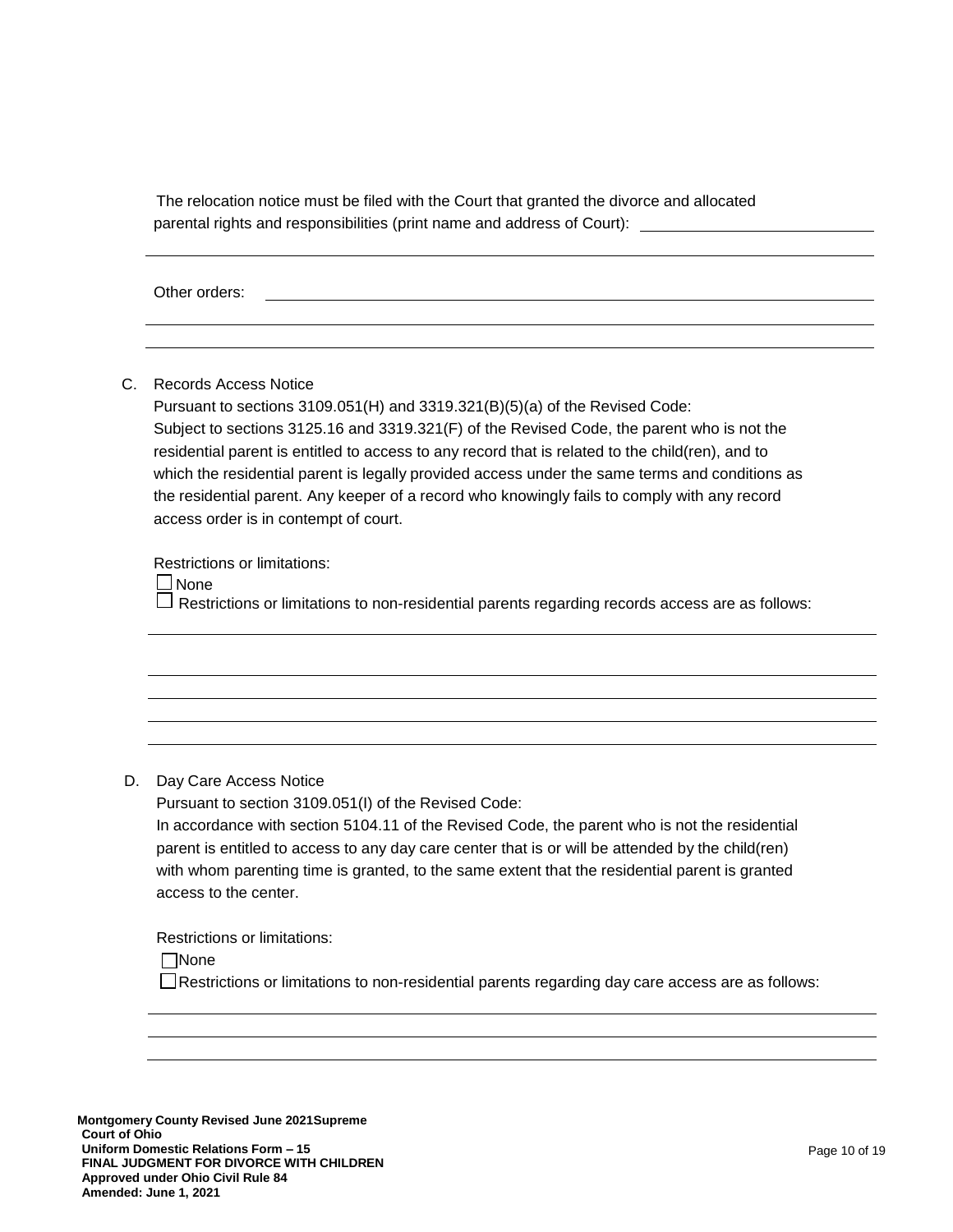E. School Activities Access Notice

Pursuant to section 3109.051(J) of the Revised Code:

Subject to section 3319.321(F), the parent who is not the residential parent is entitled to access to any student activity that is related to the child(ren) and to which the residential parent is legally provided access, under the same terms and conditions as the residential parent. Any school employee or official who knowingly fails to comply with this school activities access order is in contempt of court.

Restrictions or limitations:

None

Restrictions or limitations to non-residential parents regarding school activities access are as follows:

## **SEVENTH: HEALTH INSURANCE COVERAGE**

As required by law, the parties have completed a Child Support Worksheet, which is attached to and incorporated in this Agreement.

Select one:

- A. **Health Insurance Coverage Available to at Least One Parent**
- 1. Private health insurance coverage is accessible and reasonable in cost through a group policy, contract, or plan to:  $\Box$  Plaintiff  $\Box$  Defendant  $\Box$  Both parents.  $\Box$  Plaintiff  $\Box$  Defendant  $\Box$  Both parents shall provide private health insurance coverage for the benefit of the child(ren).
- 2. If both parents are ordered to provide private health insurance coverage for the benefit of the child(ren), Plaintiff's Defendant's health insurance plan shall be considered the primary health insurance plan for the child(ren).
- 3. The parent required to provide private health insurance coverage shall provide proof of insurance to the County Child Support Enforcement Agency (CSEA) and the other parent.
- 4. Both parents shall cooperate in the preparation of insurance forms to obtain reimbursement or payment of expenses, as applicable. A copy of medical bills must be submitted to the party holding the insurance and responsible for payment or the other parent within 30 days of receipt.
- 5. Should the health insurance coverage be cancelled for any reason, the parent ordered to maintain insurance shall immediately notify the other parent and take immediate steps to obtain replacement coverage. Unless the cancellation was intentional, the uncovered expenses shall be paid as provided above. If the cancellation was intentionally caused by the parent ordered to maintain insurance coverage, that parent shall be responsible for all medical expenses that would have been covered had the insurance been in effect.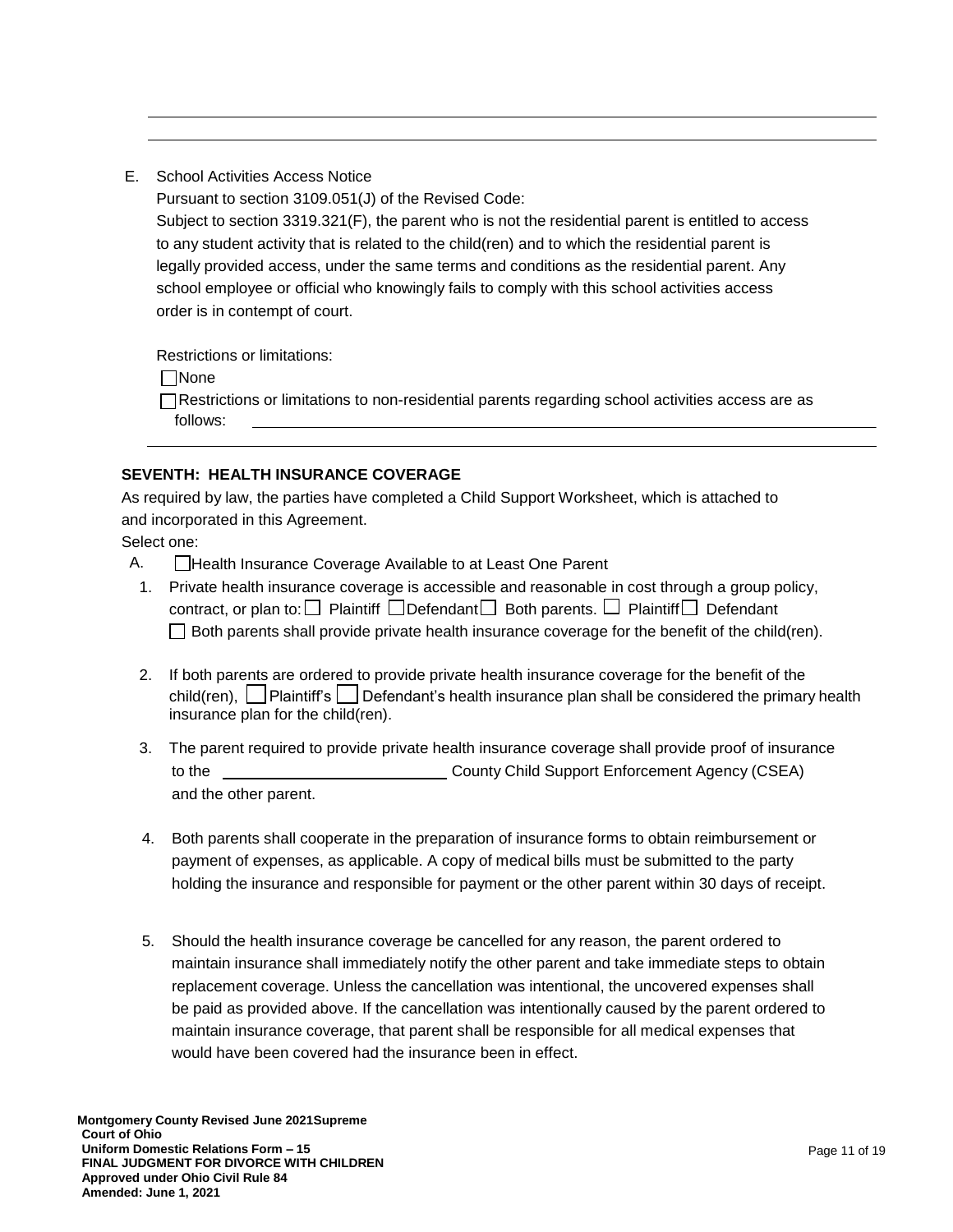- B.  $\Box$  Health Insurance Coverage Unavailable to Either Parent
- 1. Private health insurance coverage is **not** accessible and reasonable in cost through a group policy, contract, or plan to either parent.
- 2. If private health insurance coverage becomes available to either parent at reasonable cost, the party will immediately obtain the insurance, notify the other parent and the County CSEA, and submit to the other parent proof of insurance, insurance forms, and an insurance card. The CSEA shall determine whether the cost of the insurance is of sufficient amount to justify an administrative review of the amount of child support payable. In the event an administrative review is warranted, one shall be conducted.
- C. Division of Uninsured Expenses
- 1. Each parent (obligor and obligee) shall share responsibility in uninsured medical expenses Incurred for a child during a calendar year that exceed the total cash medical support amount (\$388.70 per child) owed by the parents during that year in amounts each to that parent's Percentage of income percentage of total income found on Line 17 of the Child Support Computation Worksheet **\_\_ \_\_\_\_**% Obligor and % Obligee, unless otherwise agreed as follows: \_\_\_\_\_\_\_\_\_\_\_\_\_\_\_\_\_\_\_\_\_\_\_\_\_\_\_\_\_\_\_\_\_\_\_\_\_\_\_\_\_\_\_\_\_\_\_\_\_\_\_
- 2. The parent incurring the expenses shall provide the other parent the original or copies of all medical bills, and Explanation of Benefits (EOB), if available, within 30 days of the date on the bill or EOB, whichever is later, absent extraordinary circumstances. The other parent shall, within 30 days of receipt of the bill, reimburse the parent incurring the expenses or pay directly to the health care provider, that parent's percentage share of the bill as shown above.
- D. Other Important Information about Medical Records and Expenses
- 1. Each party shall have access to all medical records of the child(ren) as provided by law.
- 2. The term "medical expense" or "medical records" shall include but not be limited to medical, dental, orthodontic, optical, surgical, hospital, major medical, psychological, psychiatric, outpatient, doctor, therapy, counseling, prosthetic, and/or all other expenses/records including preventative health care expenses/records related to the treatment of the human body and mind.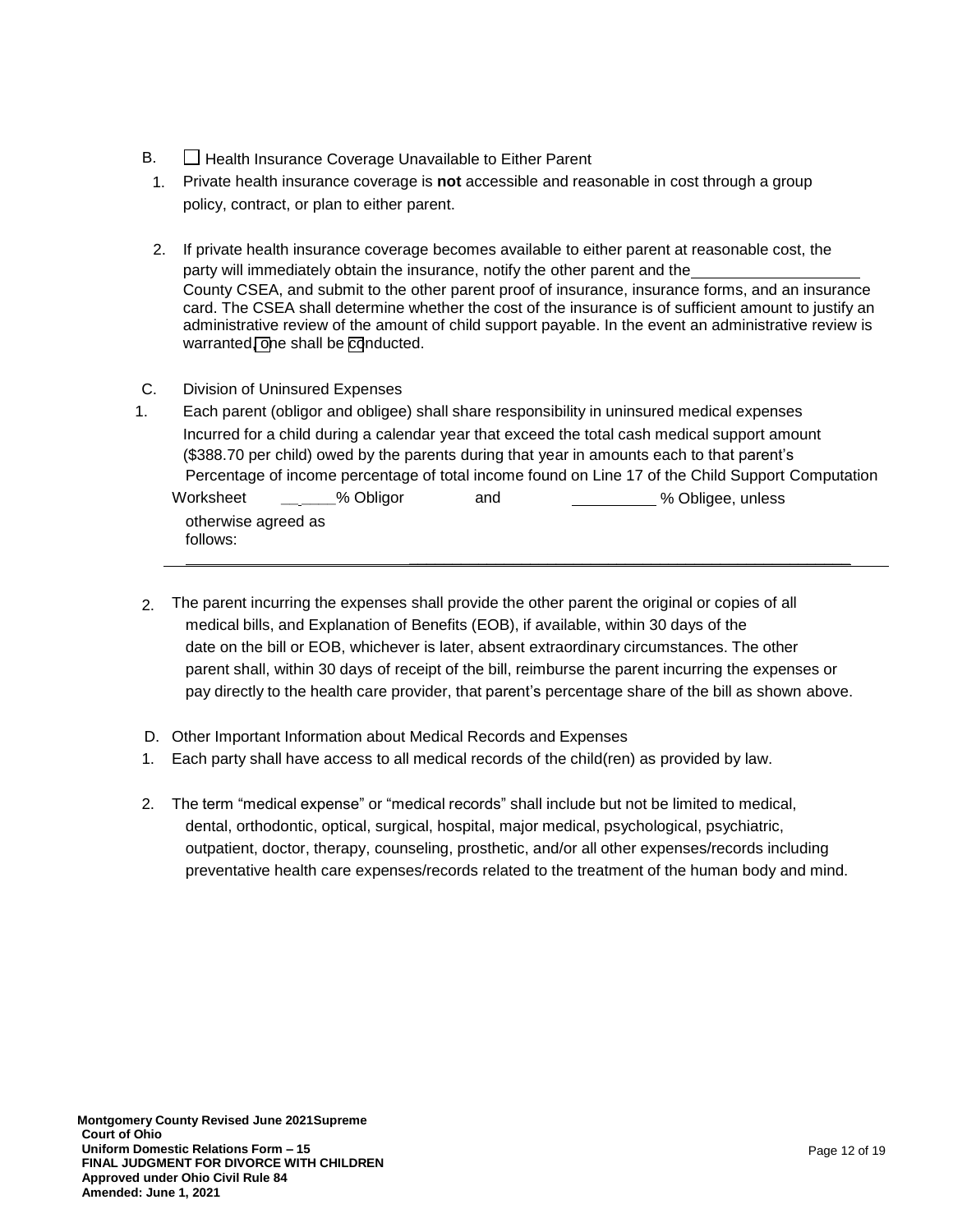### **EIGHTH: CHILD SUPPORT**

A completed Child Support Work Sheet is attached and incorporated in this Decree.

A. Child Support Amount

Plaintiff Defendant, the Obligor, shall pay child support in the amount of

 $\frac{1}{3}$  per month as a total child support obligation which includes child support, cash medical support, and processing fee as found on the last line of the Child Support Computation Worksheet, which is attached and incorporated as part of this order.

B. Additional Child Support Information

Each party will be responsible for a cash medical obligation to be applied towards ordinary medical expenses for the child(ren) of the order in each household. The annual cash medical amount is \$388.70 per child for each child of the order. Any medical expenses over \$388.70 per year will be considered extraordinary medical expenses to be shared in amounts equal to that parent's percentage of income percentage of total income found on Line 17 of the Child Support Computation Worksheet  $\sim$  % Obligor and  $\sim$  % Obligee, unless agreed as follows:

C. Child Support Payment

Payment (including cash medical support, if any) plus a 2% processing charge shall commence on \_\_\_\_\_\_ and shall be paid to the Ohio Child Support Payment Center, P. O. Box 182372, Columbus, Ohio 43218-2372, as administered through the County Child Support Enforcement Agency (CSEA) by income withholding at Obligor's place of employment or from nonexempt funds on deposit at a financial institution.

D. Deviation of Child Support Amount

The child support calculated pursuant to the child support schedule  $\$\$  is unjust or inappropriate and is not in the best interest of the minor child(ren) for the following reason(s), as provided in R.C. 3119.22, 3119.23, and 3119.24, and shall be adjusted as follows: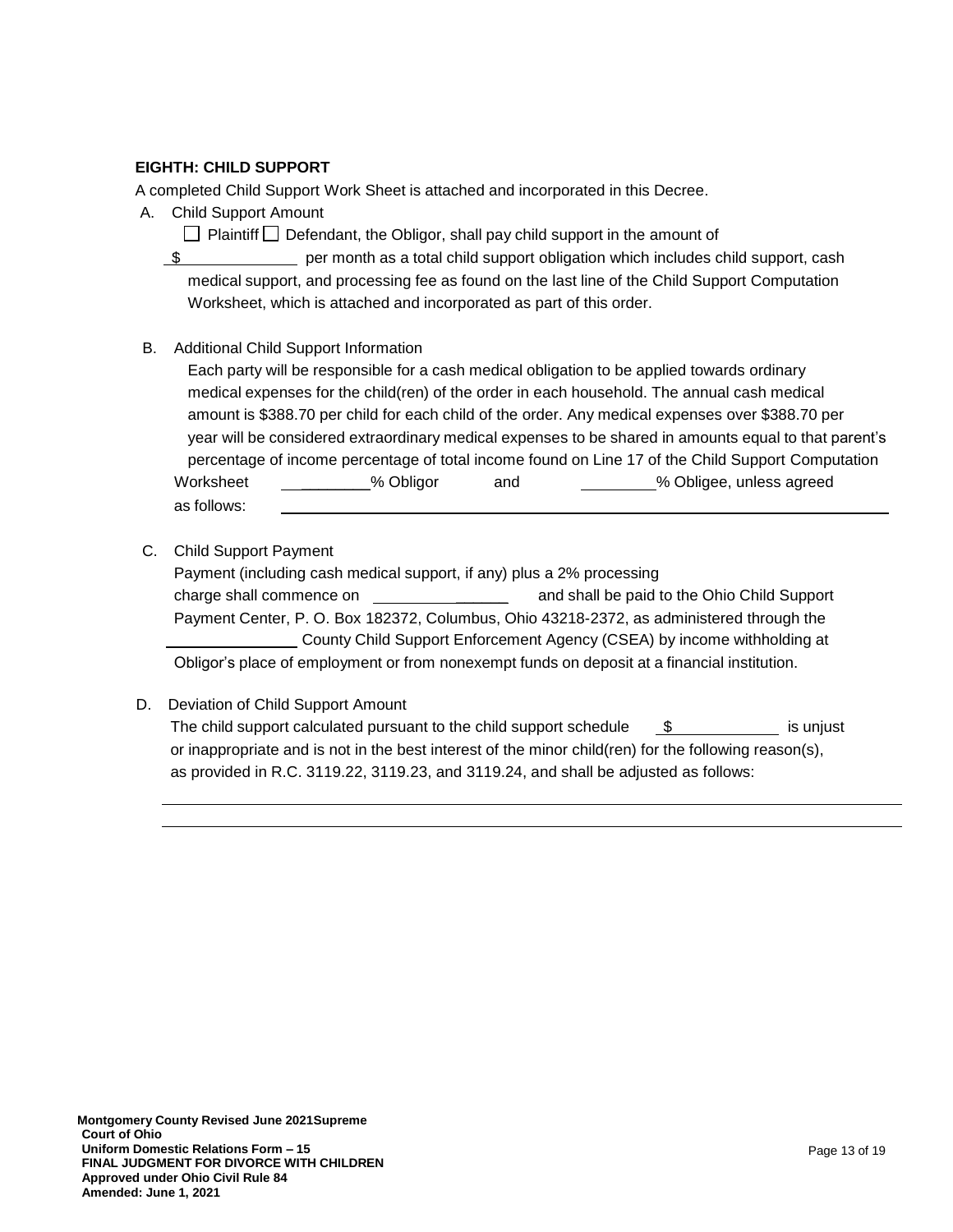### E. Duration of Child Support

The child support order will terminate upon the child's 18th birthday unless one of the following circumstances applies:

- The child is mentally or physically disabled and is incapable of supporting or maintaining himself or herself.
- The parents have agreed to continue child support beyond the date it would otherwise terminate.
- The child continuously attends a recognized and accredited high school on a full-time basis so long as the child has not, as yet, reached the age of 19 years old. (Under these circumstances, child support will end at the time the child ceases to attend a recognized and accredited high school on a full-time basis or when he or she reaches the age of 19, whichever occurs first.)

This Support Order will remain in effect during seasonal vacation periods until the order terminates.

 $\Box$  The Court finds by agreement that child support will extend beyond the time when it would otherwise end. The terms and conditions of that agreement are as follows:

 $\Box$  The Court finds the parties have (a) child(ren) who is/are mentally or physically disabled and

incapable of supporting or maintaining themselves, and that child support will extend beyond

the time when it would otherwise end. The name of the child and the nature of the mental or physical disability are as follows:

F. Important Child Support Orders and Information

Obligee must immediately notify and Obligor may notify the CSEA of any reason for which the support order should terminate. A willful failure to notify the CSEA as required is contempt of court. The following are reasons for termination of the Order:

- Child's attainment of the age of majority if the child no longer attends an accredited high school on a full-time basis and the support order does not provide for the duty of support to continue past the age of majority
- Child stops attending an accredited high school on a full-time basis after attaining the age of majority
- Child's death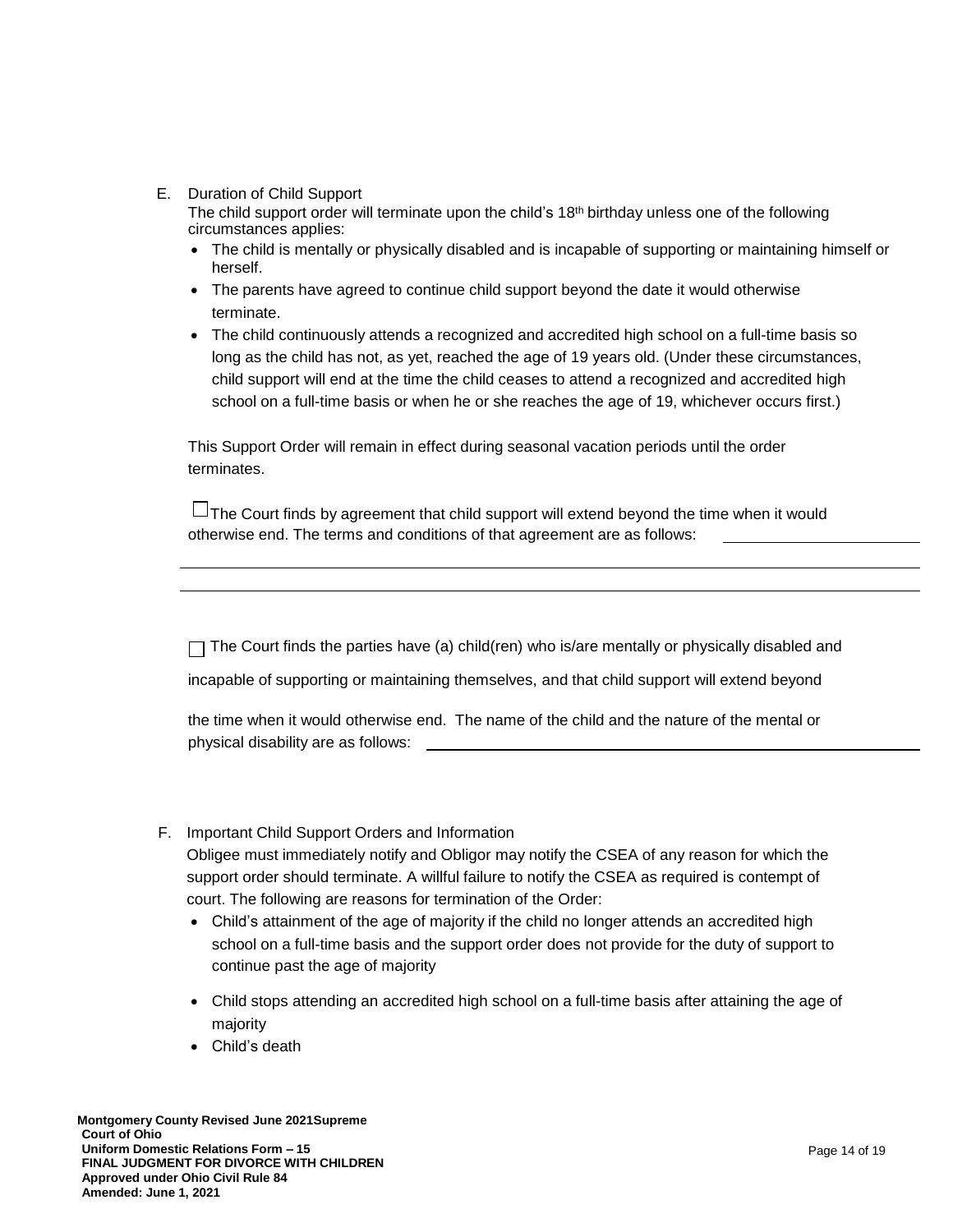- Child's marriage
- Child's emancipation
- Child's enlistment in the Armed Services
- Child's deportation
- Change of legal custody of the child

All support payments must be made through the CSEA or the office of child support in the Ohio Department of Job and Family Services (Child Support Payment Central). Any payment of money not made through the CSEA will be considered a gift, unless the payment is made to discharge an obligation other than support.

All support under this Order shall be withheld or deducted from the income or assets of the Obligor pursuant to a withholding or deduction notice or appropriate order issued in accordance with Chapters 3119., 3121., 3123., and 3125. of the Revised Code or a withdrawal directive issued pursuant to sections 3123.24 to 3123.38 of the Revised Code and shall be forwarded to the Obligee in accordance with Chapters 3119., 3121., 3123., and 3125. of the Revised Code.

The Obligor and/or Obligee required under this Order to provide private health insurance coverage for the child(ren) is also required to provide the other party within 30 days after the issuance of the Order, the following:

- Information regarding the benefits, limitations, and exclusions of the health insurance coverage
- Copies of any insurance form necessary to receive reimbursement, payment, or other benefits under the coverage
- A copy of any necessary health insurance cards

The Health Plan Administrator that provides the private health insurance coverage for the child(ren) may continue making payment for medical, optical, hospital, dental, or prescription services directly to any health care provider in accordance with the applicable private health insurance policy, contract, or plan.

The Obligor and/or Obligee required to provide private health insurance for the child(ren) must designate said child(ren) as dependents under any private health insurance policy, contract, or plan for which the person contracts.

The employer of the person required to provide private health insurance coverage is required to release to the other parent, any person subject to an order issued under section 3109.19 of the Revised Code, or the CSEA, upon written request, any necessary information regarding health insurance coverage, including the name and address of the health plan administrator and any policy, contract, or plan number, and the employer will otherwise comply with all orders and notices issued.

If the person required to obtain private health insurance coverage for the child(ren) subject to this Support Order obtains new employment, the agency shall comply with the requirements of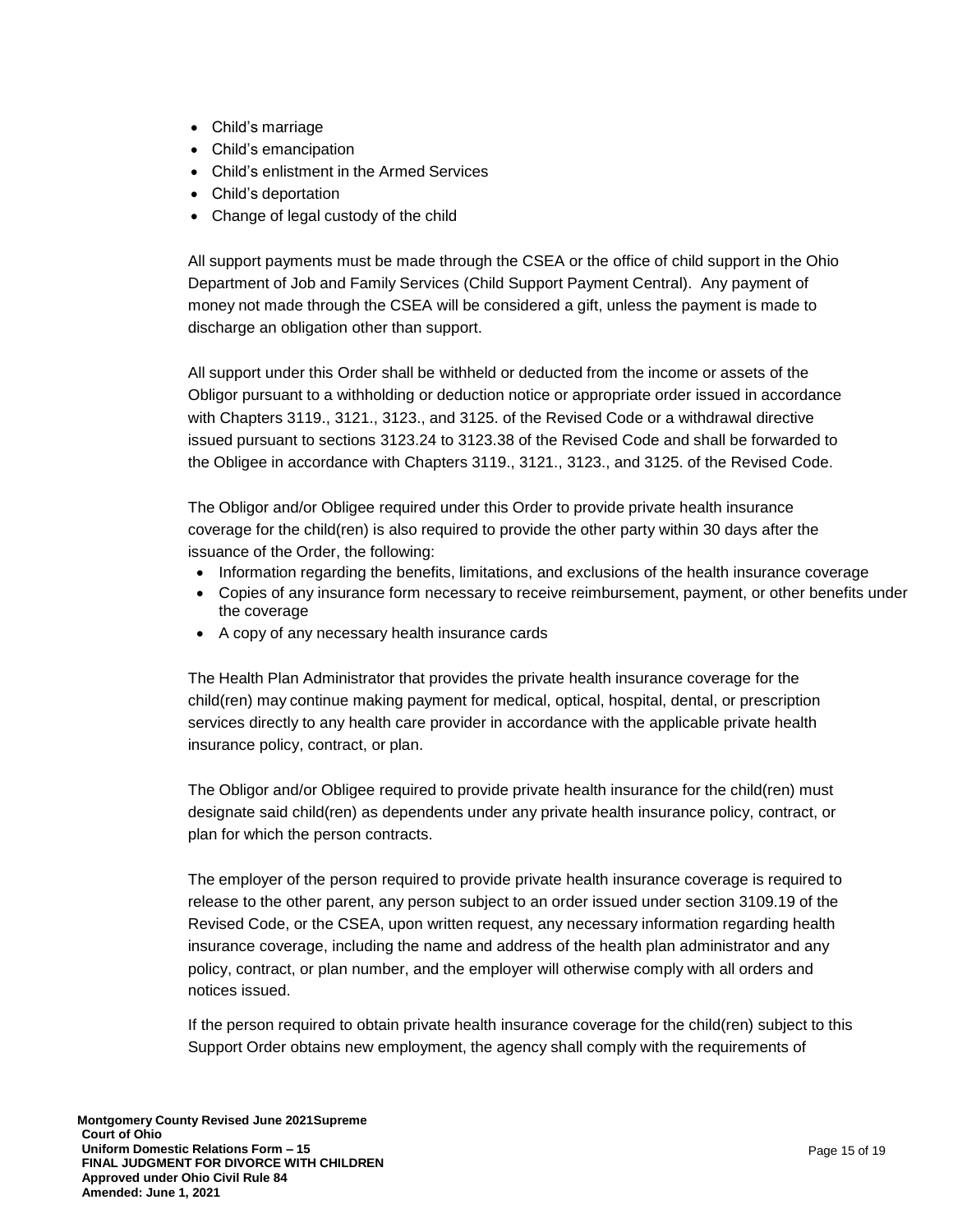section 3119.34 of the Revised Code, which may result in the issuance of a notice requiring the new employer to take whatever action is necessary to enroll the child(ren) in private health insurance coverage provided by the new employer.

The CSEA may change the financial obligations of the parties to pay child support in accordance with the terms of the court or administrative order and cash medical support without a hearing or additional notice to the parties.

An Obligor that is in arrears in the Obligor's child support obligation is subject to having any federal, state and/or local income tax refund to which the Obligor may be entitled forwarded to the CSEA for payment toward these arrears. Such refunds will continue to be forwarded to the CSEA for payment until all arrears owed are paid in full. If the Obligor is married and files a joint tax return, the Obligor's spouse may contact the CSEA about filing an "Injured Spouse" claim after the Obligor is notified by the Internal Revenue Service that the Obligor's refund is being forwarded to the CSEA.

Pursuant to section 3121.29 of the Revised Code, the parties are notified as follows: **EACH PARTY TO THIS SUPPORT ORDER MUST NOTIFY THE CHILD SUPPORT ENFORCEMENT AGENCY IN WRITING OF HIS OR HER CURRENT MAILING ADDRESS, CURRENT RESIDENCE ADDRESS, CURRENT RESIDENCE TELEPHONE NUMBER, CURRENT DRIVER'S LICENSE NUMBER, AND OF ANY CHANGES IN THAT INFORMATION. EACH PARTY MUST NOTIFY THE AGENCY OF ALL CHANGES UNTIL FURTHER NOTICE FROM THE COURT OR AGENCY, WHICHEVER ISSUED THE SUPPORT ORDER.**

**IF YOU ARE THE OBLIGOR UNDER A CHILD SUPPORT ORDER AND YOU FAIL TO MAKE THE REQUIRED NOTIFICATIONS, YOU MAY BE FINED UP TO \$50 FOR A FIRST OFFENSE, \$100 FOR A SECOND OFFENSE, AND \$500 FOR EACH SUBSEQUENT OFFENSE. IF YOU ARE AN OBLIGOR OR OBLIGEE UNDER ANY SUPPORT ORDER ISSUED BY A COURT AND YOU WILLFULLY FAIL TO GIVE THE REQUIRED NOTICES, YOU MAY BE FOUND IN CONTEMPT OF COURT AND BE SUBJECTED TO FINES UP TO \$1,000 AND IMPRISONMENT FOR NOT MORE THAN 90 DAYS.**

**IF YOU ARE AN OBLIGOR OR OBLIGEE AND YOU FAIL TO GIVE THE REQUIRED NOTICES TO THE CHILD SUPPORT ENFORCEMENT AGENCY. YOU MAY NOT RECEIVE NOTICE OF THE CHANGES AND REQUESTS TO CHANGE THE CHILD SUPPORT AMOUNT. HEALTH CARE PROVISIONS. OR TERMINATION OF THE CHILD SUPPORT ORDER. IF YOU ARE AN OBLIGOR AND YOU FAIL TO GIVE THE REQUIRED NOTICES, YOU MAY NOT RECEIVE NOTICE OF THE FOLLOWING ENFORCEMENT ACTIONS AGAINST YOU: IMPOSITION OF LIENS AGAINST YOUR PROPERTY; LOSS OF YOUR PROFESSIONAL OR OCCUPATIONAL LICENSE, DRIVERS LICENSE, OR RECREATIONAL LICENSE; WITHHOLDING FROM YOUR INCOME; ACCESS RESTRICTION AND DEDUCTION FROM**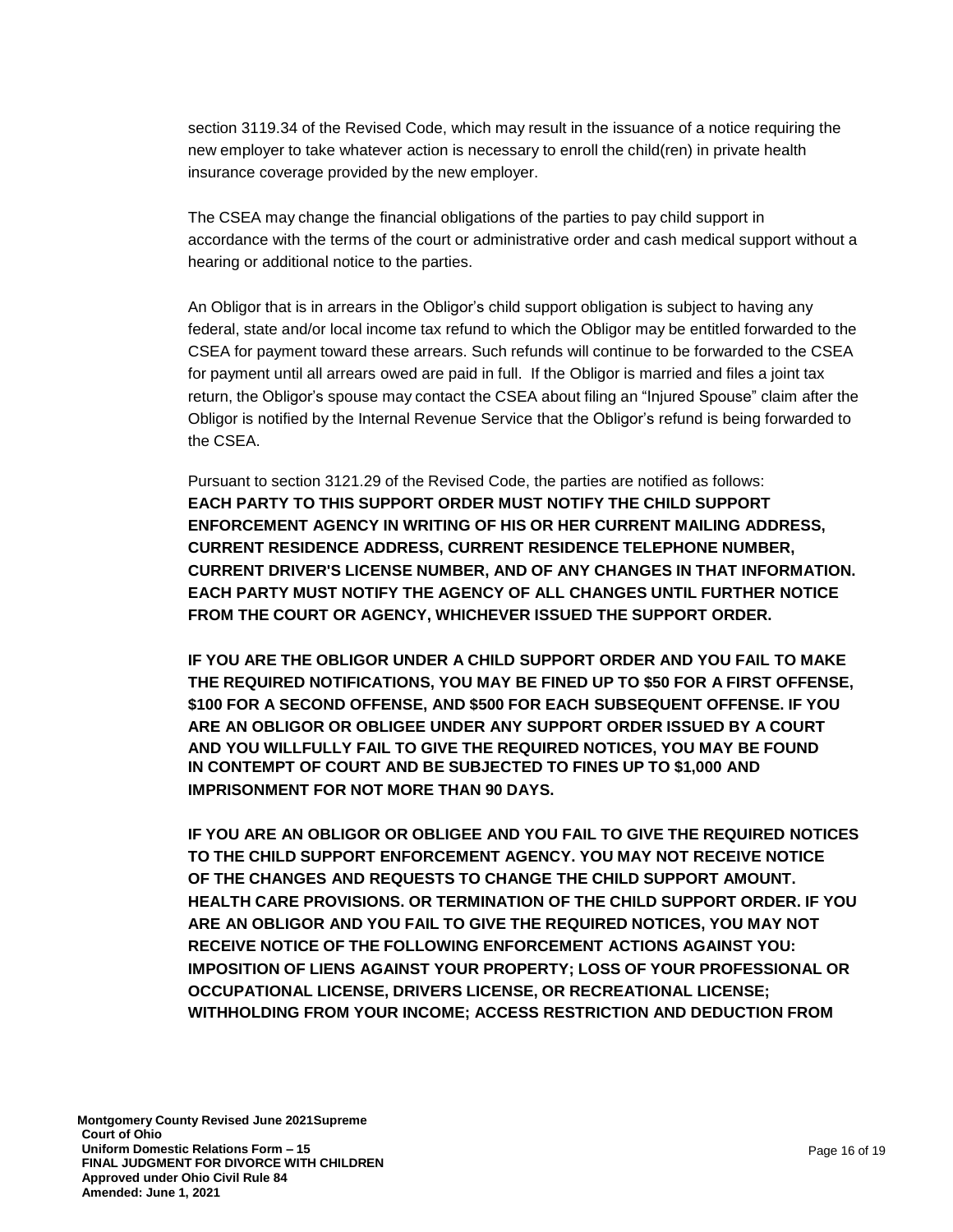# **YOUR ACCOUNTS IN FINANCIAL INSTITUTIONS; AND ANY OTHER ACTION PERMITTED BY LAW TO OBTAIN MONEY FROM YOU TO SATISFY YOUR SUPPORT OBLIGATION.**

- G. Payment shall be made in accordance with Chapter 3121. of the Revised Code.
- H. Arrearage  $\Box$  Any temporary child support arrearage will survive this judgment entry. Any temporary child support arrearage will not survive this judgment entry. Other:

### **NINTH: TAX EXEMPTION (The award of a tax dependency exemption may affect the ability to secure health insurance through the Marketplace.)**

Income tax dependency exemptions (check all that apply):

A.  $\Box$  The Plaintiff shall be entitled to claim the following minor child(ren) for all tax purposes for  $\square$  even-numbered tax years  $\square$  odd-numbered tax years  $\square$  all eligible tax years, so long as the Plaintiff is substantially current in any child support the Plaintiff is required to pay as of December 31 of the tax year in question:

| The Defendant shall be entitled to claim the following minor child(ren) for all tax purposes            |
|---------------------------------------------------------------------------------------------------------|
| for $\Box$ even-numbered tax years $\Box$ odd-numbered tax years $\Box$ all eligible tax years, so long |
| as the Defendant is substantially current in any child support the Defendant is required to pay         |
| as of December 31 of the tax year in question:                                                          |

Other orders regarding tax exemptions (specify):

If a non-residential parent is entitled to claim the child(ren), the residential parent is required to execute and deliver Internal Revenue Service Form 8332, or its successor, together with any other required forms as set out in section 152 of the Internal Revenue Code, as amended, on or before February 15th of the year following the tax year in question, to allow the non-residential parent to claim the minor child(ren).

### **TENTH: TAX RETURN OPTIONS**

### [Current Tax Year]

The parties acknowledge that they have filed their tax returns for the CURRENT tax year.

The parties acknowledge that they have NOT filed their tax returns for the CURRENT tax year and that they will file their tax returns as follows: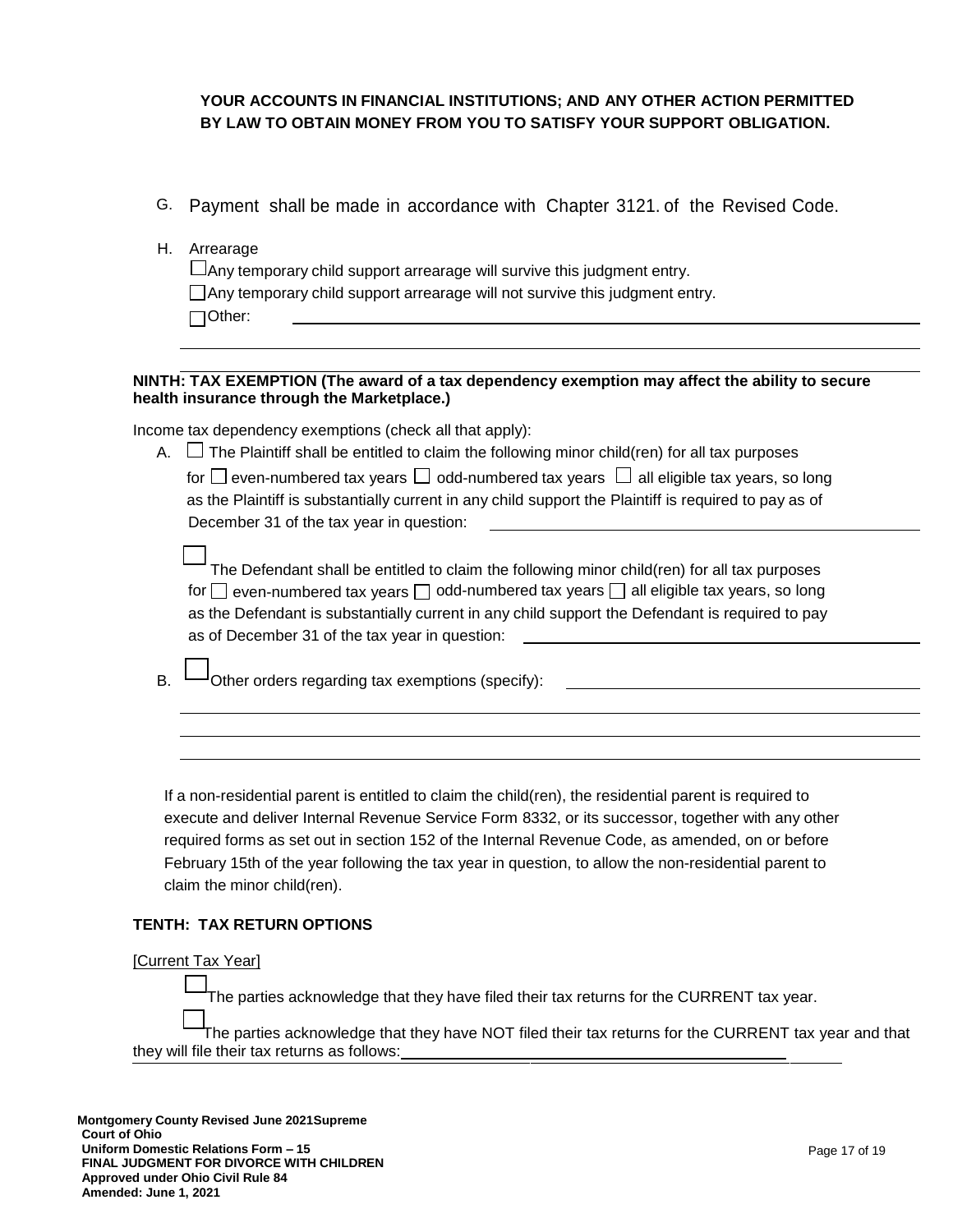[Prior Tax Years]

The parties acknowledge that they have filed their tax returns for ALL PRIOR tax years.

 $\Box$  The parties acknowledge that they have NOT filed their tax returns for ALL PRIOR tax years and that they will file their tax returns as follows:

#### [Tax Refunds/Deficiencies]

 $\Box$  The parties acknowledge that there are NO TAX DEFICIENCIES OWING on prior tax returns, that they do not owe any interest or penalties with respect hereto, and no tax deficiency proceeding is pending or threatened against them and that they do not know of any audit with respect to any such prior returns.

 $\Box$  The parties acknowledge that there are TAX DEFICIENCIES OWING for prior tax years and that they are disposing of the prior tax delinquency as follows: \_

□The parties acknowledge that there is NO TAX REFUND for prior tax years which needs to be divided between the parties.

 $\Box$  The parties acknowledge that there is a TAX REFUND for prior tax years and which shall be divided between the parties as follows:

### **ELEVENTH: OTHER ORDERS**

### **TWELFTH: COURT COSTS**

Court costs shall be (select one):

 $\Box$  Taxed to the deposit. Court costs due above the deposit to be paid as follows:

 $\Box$  Other (specify):